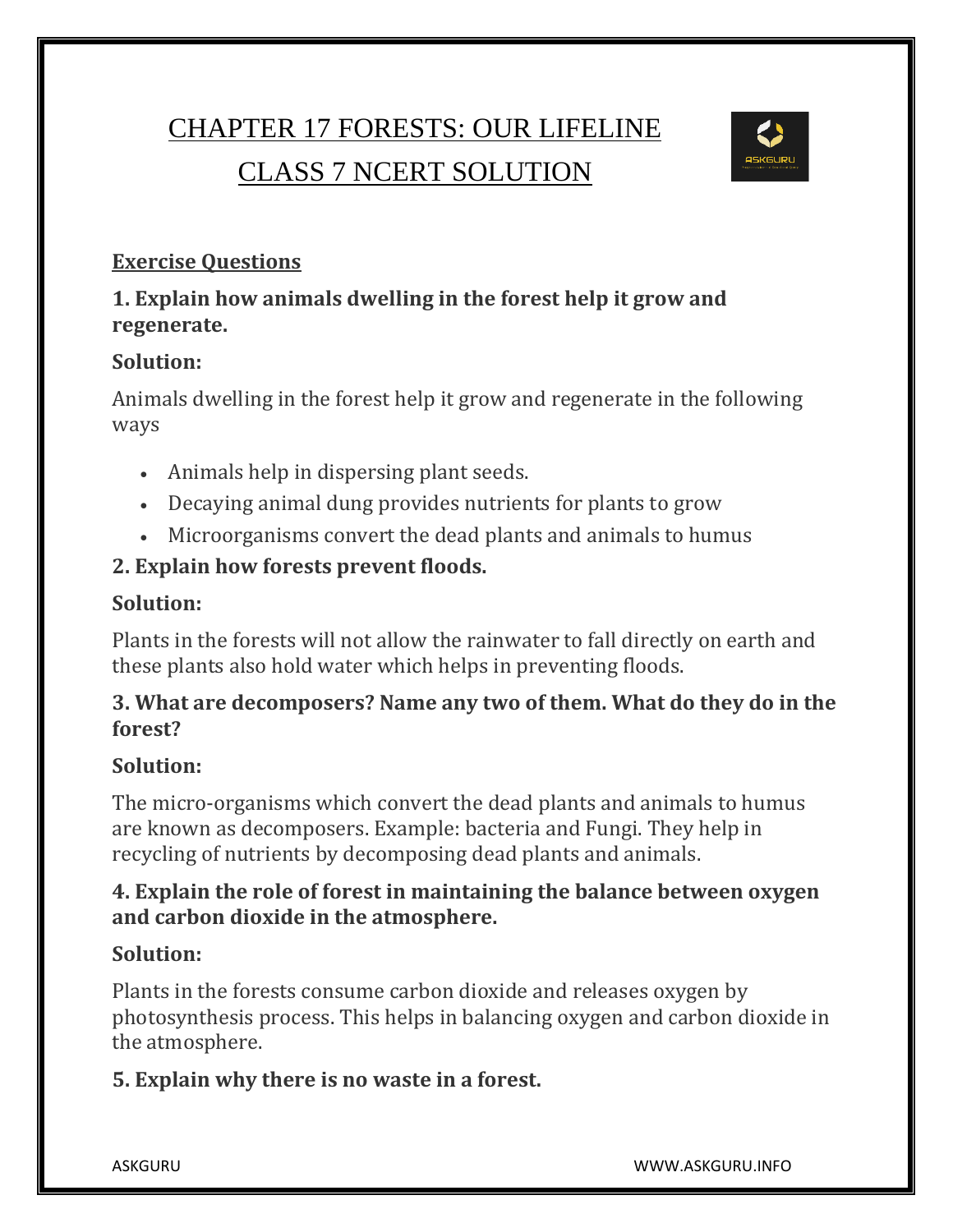## **Solution:**

There is no waste in a forest because waste created is bio-degradable, which gets converted to humus by the action of microorganism.

## **6. List five products we get from forests?**

## **Solution:**

i) Medicines

ii) Spices

iii) Wood

iv) Paper

v) Gum

**.**

## **7. Fill in the blanks:**

**(a) The insects, butterflies, honeybees and birds help flowering plants in** 

**(b) A forest is a purifier of and .**

**(c) Herbs form the layer in the forest.**

**(d) The decaying leaves and animal droppings in a forest enrich the .**

## **Solution:**

(a) The insects, butterflies, honeybees, and birds help flowering plants in pollination.

(b) A forest is a purifier of **air** and **water** .

(c) Herbs form the **lowest** layer in the forest.

(d) The decaying leaves and animal droppings in a forest enrich the **soil**.

## **8. Why should we worry about the conditions and issues related to forests far from us?**

## **Solution:**

We should worry about the forest for the following reasons.

 A decrease in forest results in an increase in Carbon dioxide content in the atmosphere this results in global warming.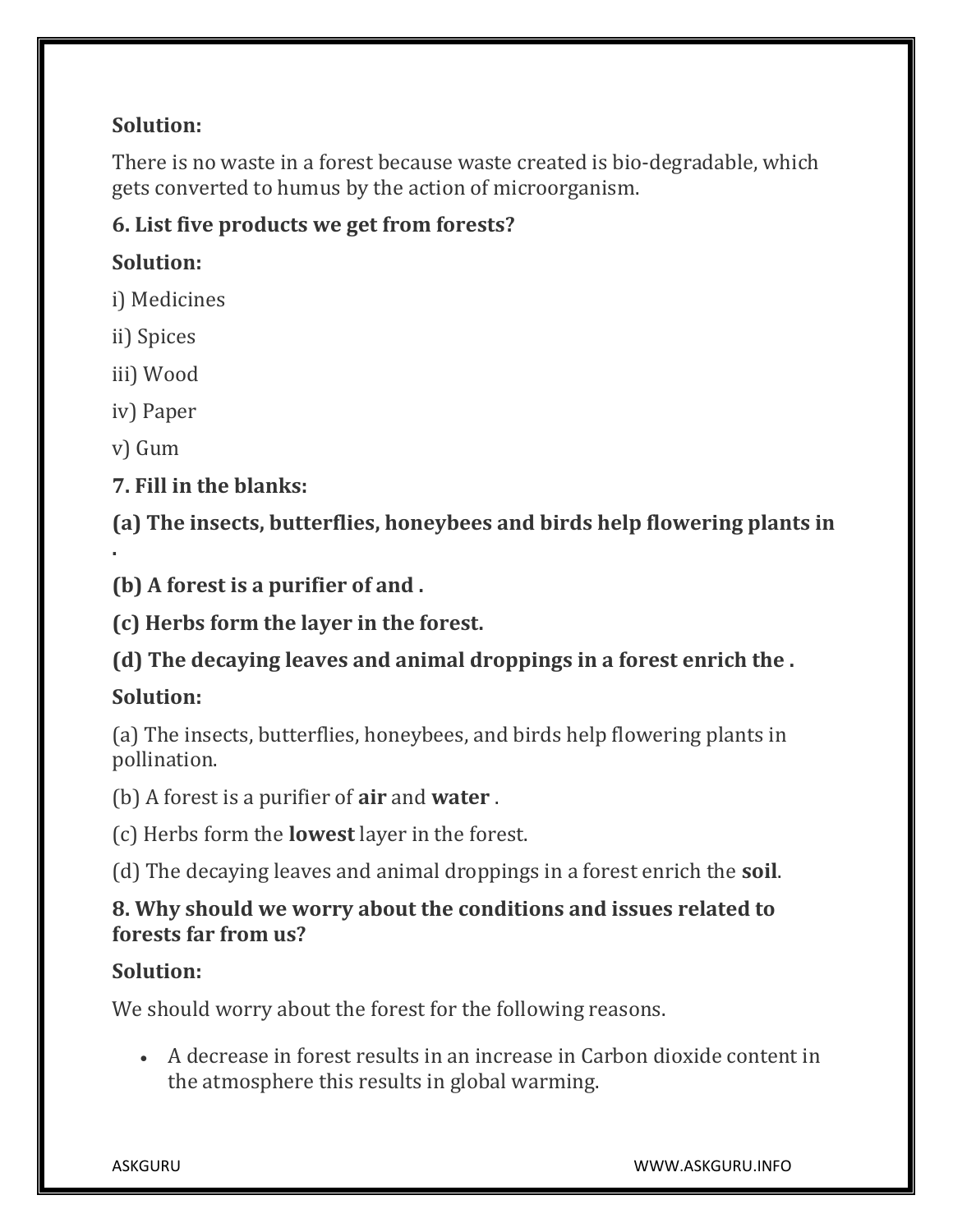- Depletion of forests results in soil erosion
- Decrease in forest adversely affect the lives of animals living in the forest.
- Absence of forests leads to flooding more often.
- Due to the reduction of forest land will turn barren which is called desertification.

#### **9. Explain why there is a need of variety of animals and plants in a forest.**

#### **Solution:**

Variety of plants and animals in the forests helps plants to regenerate and grow. More excellent range of plants supports herbivores, which in turn serve as food for carnivores. Decomposers turn dead animals and plants into humus; thereby maintain nutrient recycling. This wide variety makes forest a dynamic living entity.

**10. In Fig. 17.15, the artist has forgotten to put the labels and directions on the arrows. Mark the directions on the arrows and label the diagram using the following labels: clouds, rain, atmosphere, carbon dioxide, oxygen, plants, animals, soil, roots, water table.**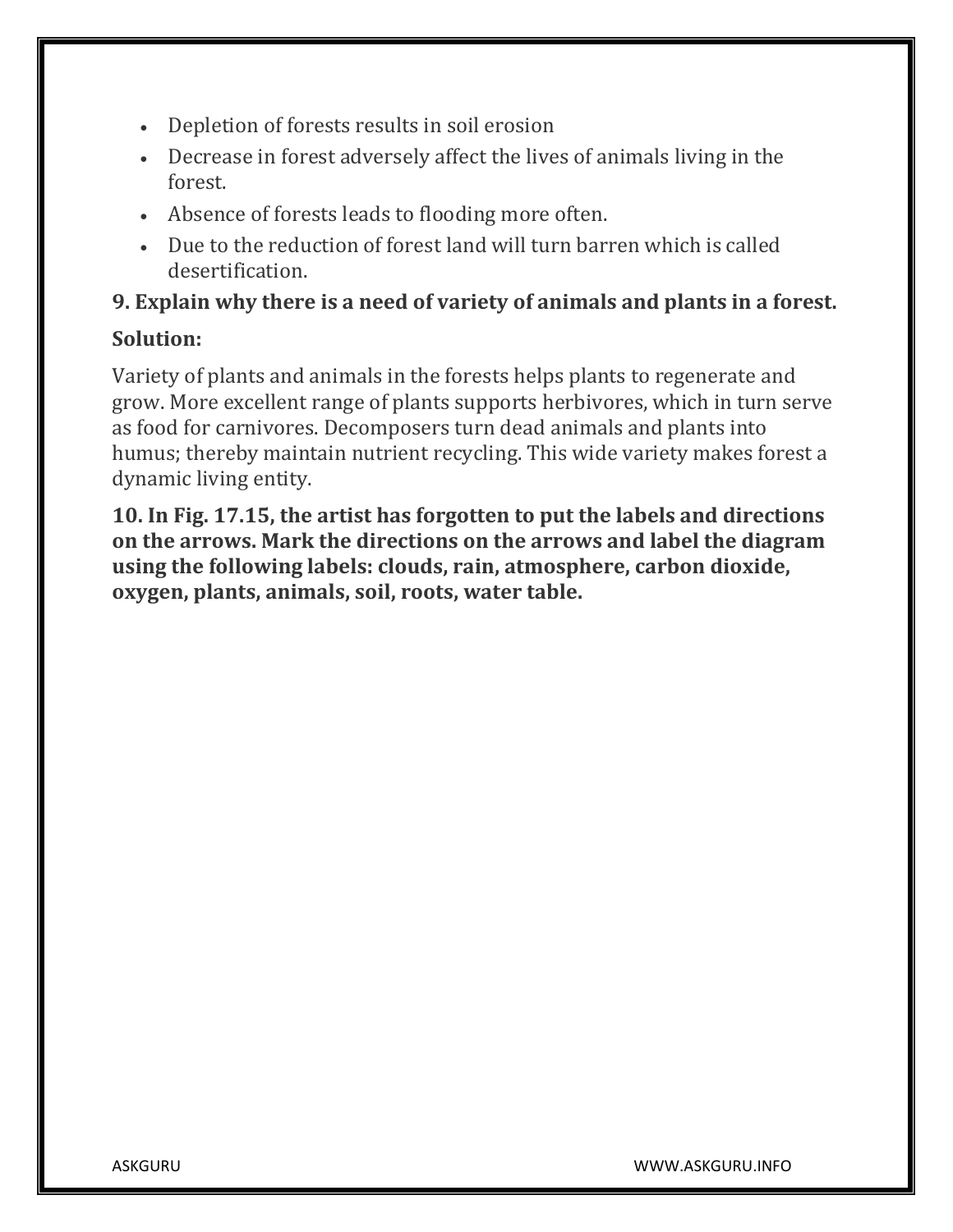

Fig. 17.15

**Solution:**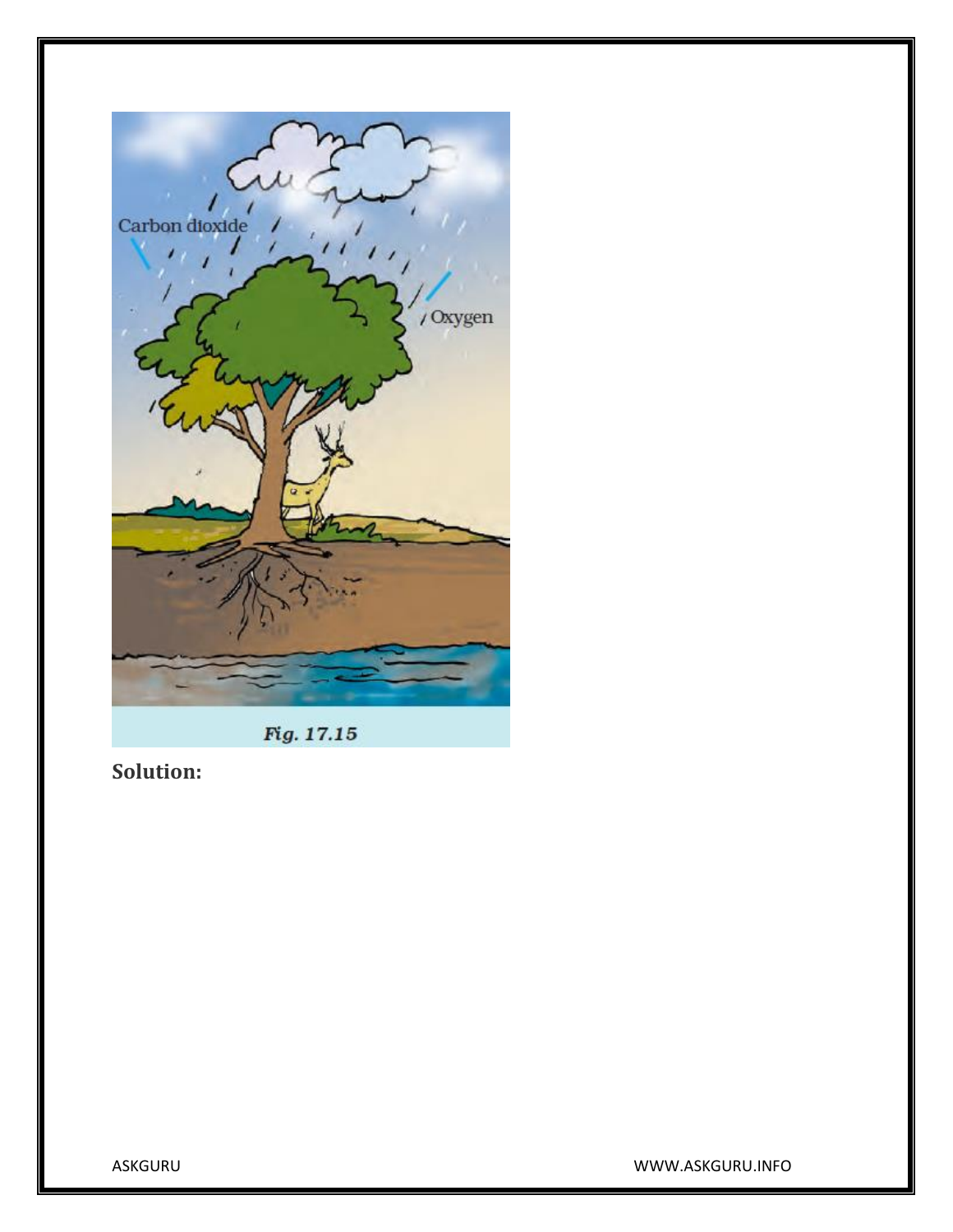

- **11. Which of the following is not a forest product?**
- **(i) Gum**
- **(ii) Plywood**
- **(iii) Sealing wax**
- **(iv) Kerosene**

**Solution:**

The answer is (iv) Kerosene

**12. Which of the following statements is not correct?**

**(i) Forests protect the soil from erosion.**

**(ii) Plants and animals in a forest are not dependent on one another.**

**(iii) Forests influence the climate and water cycle.**

**(iv) Soil helps forests to grow and regenerate.**

## **Solution:**

Statement (ii) Plants and animals in a forest are not dependent on one another – is incorrect

**13. Micro-organisms act upon the dead plants to produce**